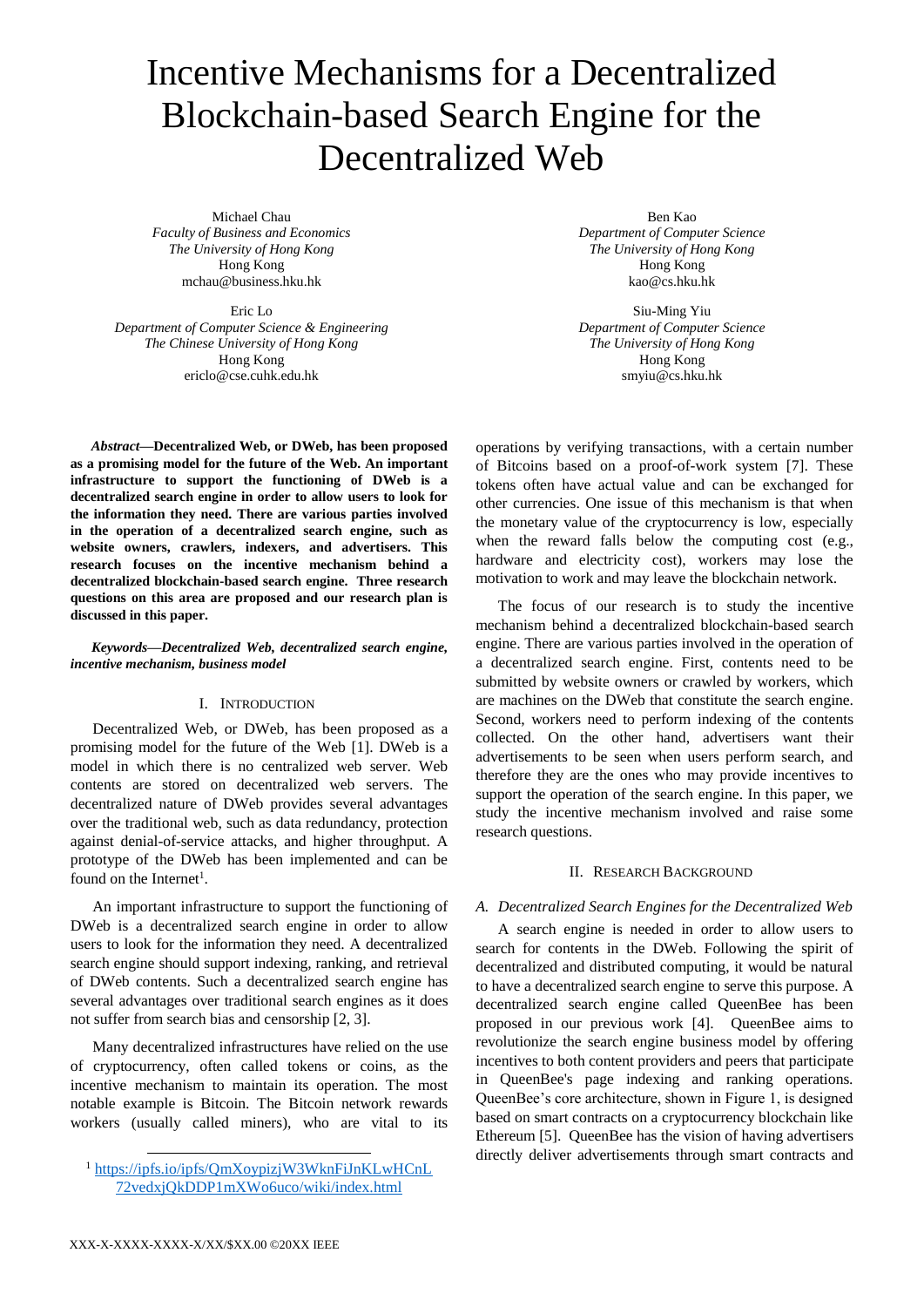the ad revenue is shared among the content creators and peers that maintain the search engine.



Fig. 1. Architecture of QueenBee [4]

There are various technical challenges in the design and implementation of a decentralized search engine for the DWeb. First, performance would be a critical issue. Internet users nowadays often expect websites and search engines to respond quickly and are used to getting high quality search results from sophisticated search engines like Google.

Second, it is important to know how to divide tasks into smaller pieces to be allocated to workers. It will not be trivial to perform crawling, indexing, and retrieval in a decentralized manner. For example, issues such as duplicated contents, duplicated URLs, and mirror sites need to be considered [6].

Third, security would be another important issue. A blockchain-based decentralized search engine would need to deal with typical blockchain attacks such as fake search results. Besides, the new decentralized search engine model may attract new form of attacks. For instances, some workers may aim at manipulating the search engine's indexes or ranking or the privacy issues. Advanced algorithms would be needed to protect the blockchain from such types of attacks.

#### *B. Incentive Mechanism*

Many blockchain applications have relied on the use of cryptocurrency (e.g., Bitcoin's BTC, Ethereum's ETH) as the incentive mechanism to maintain its operation. For Bitcoin and Ethereum, nodes that help to maintain the blockchain get BTC/ETH as rewards. Users have to pay BTC/ETH in order to carry out transactions and operations.

#### III. RESEARCH QUESTIONS

In a traditional web search engine such as Google, the search engine crawls contents from as many websites as possible, perform indexing and ranking, and process queries and return search results [8]. All these are done at the search engine's cost. Website owners and search engine users in general do not need to pay any fee. The search engine company expects that a good quality search service can attract a large number of users, which will in turn attract advertisers to pay for putting advertisements on its search engine result pages.

A decentralized search engine would need to have a new business model to sustain. The traditional model cannot be applied directly because of the decentralized nature. This paper focuses on the business and economic model of a decentralized search engine and the following are some interesting research questions that we are planning to investigate in this study:

#### *1) To crawl or not to crawl?*

Should a decentralized search engine crawl pages from the DWeb? Crawling can actively control the coverage of the search space, but involve a large amount of computing resources. Or, should a decentralized search engine incentivize website owners, in the form of a cryptocurrency, to publish their contents via smart contract? If we incentivize website owners to actively notify the search engine with the new contents as created, the search engine can always have the freshest index, which is a very strong advantage over existing centralized services. This is particularly so given the increasingly dynamic nature of the web. If we incentivize crawlers, there are technical issues like how to assign websites to different crawlers. Either way, when there are rewards, it is necessary to deal with issues like duplicated contents (e.g., to prevent duplicated rewarding to mirror sites and to prevent pirating sites). It may also be interesting to explore the effectiveness of a combination of the two, i.e., incentivizing websites owners who publish and incentivizing crawlers who crawl from other websites. The incentive scheme has to be so designed such that we can cover a similar, if not more comprehensive, search space as existing search engines. Unlike in the traditional centralized model, the cost of crawling not-socommon webpages can be covered by the incomes of advertisements of the popular webpages. In our blockchain model, we need to incentivize crawlers or content providers to handle both popular and not so popular web contents. Otherwise, another forms of bias may occur.

#### *2) How much to pay workers?*

A decentralized search engine relies on workers to perform indexing and other processing (e.g., PageRank calculation) of contents. These workers need to be incentivized to keep processing their work. An obvious way is to reward them with cryptocurrency tokens. As seen in the case of Bitcoin and other blockchain applications, workers are often willing to contribute as long as the value of the cryptocurrency payment is larger than the cost of the computing power. However, one problem is that the value of cryptocurrencies often suffers from high volatility. Cryptocurrencies such as Bitcoin and Ether have a much larger fluctuation than fiat currencies. We may need a more dynamic pricing scheme to balance the value fluctuation of cryptocurrencies. It would be very interesting to study how to devise a reward mechanism that would ensure that enough workers will stay in the network in order to keep the search engine running. There are also many issues such as the problem of dealing with not-so-popular web contents as mentioned in the last paragraph and how to share the incentives among different workers who worked on the